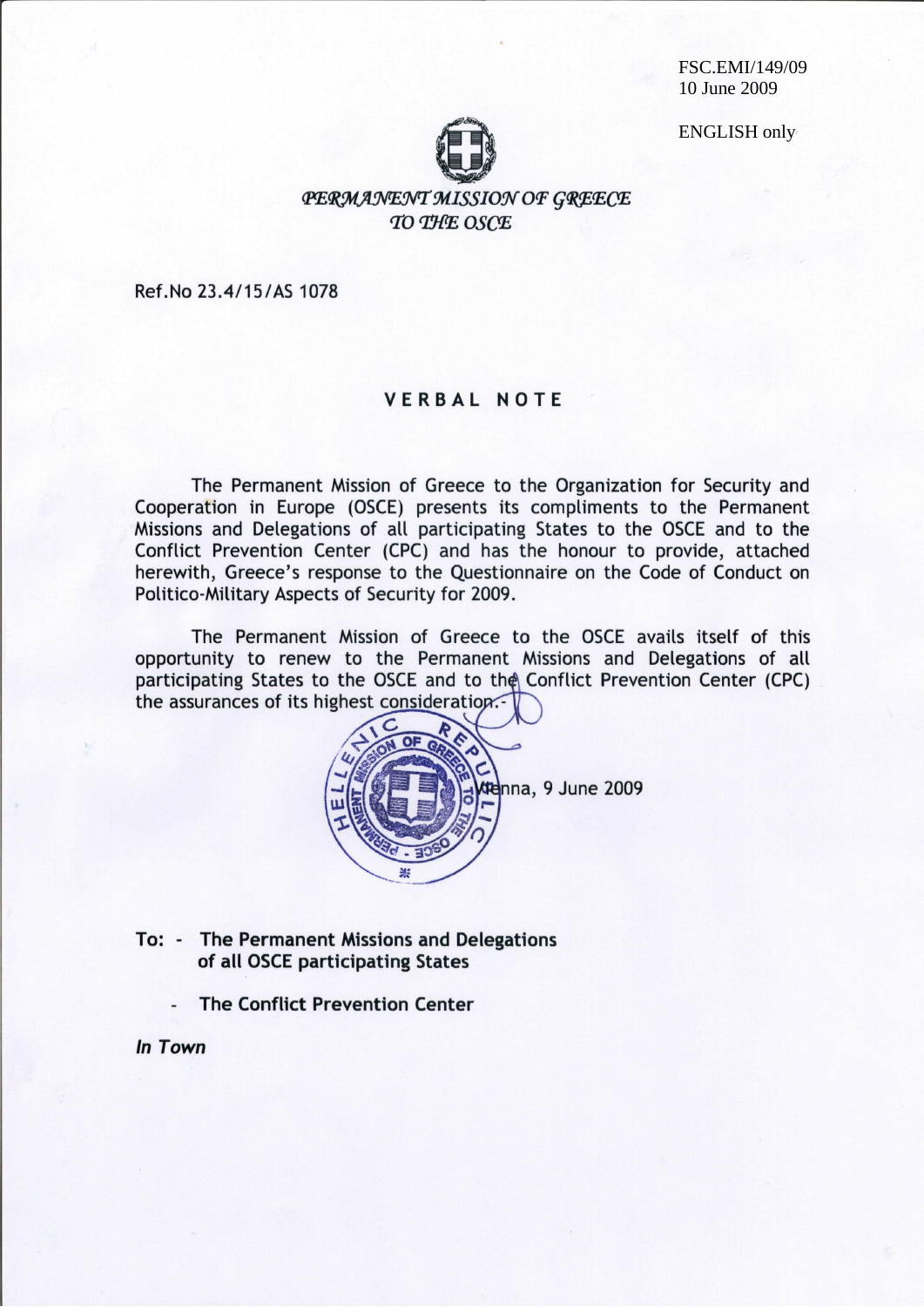# **GREECE**

#### **Information Exchange on the Code of Conduct on Politico-Military Aspects of Security**

#### **Section I: Inter- State Elements**

#### **1. Account of measures to prevent and combat terrorism.**

### **1.1 To which agreements and arrangements (universal, regional, subregional and bilateral) related to preventing and combating terrorism is your State a party?**

 For prevention and suppression of terrorism, Greece follows the procedures determined by the E.U. strategy on the fight against terrorism, within the frameworks of works and decisions of the Council of JHA Ministers. Also, Greece participates and cooperates with the U.N. Council of Security, INTERPOL, EUROPOL, SIRENE National Bureau of E.U. Member States, SECI (South Eastern Cooperation Initiative), SEECP (South Eastern Cooperation Process), BSEC (Black Sea Economic Cooperation) and Adriatic-Ionian Initiative. Furthermore, for the same purpose, Greece has concluded bilateral Police Cooperation Agreements with (20) countries (EGYPT, ALBANIA, ARMENIA, BOSNIA-HERZEGOVINA, BULGARIA, ISRAEL, ITALY, CHINA, CROATIA, CYPRUS, LITHUANIA, MALTA, UKRAINE, HUNGARY, PAKISTAN, POLAND, ROMANIA, RUSSIA, SLOVENIA and TURKEY).

## **1.2 What national legislation has been adopted in your State to implement the above-mentioned agreements and arrangements?**

Implementation of the above Agreements is always done through confirmatory Acts passed by the Greek Parliament (e.g. South Eastern Cooperation Initiative-2865/2000 Act, BSEC-2925/2001 Act), while further arrangements and enforcing protocols are put in force after respective Presidential Decrees, as provided by the relevant confirmatory Act (e.g. Implementation of the Decision S.A. 1671/2006 through the P.C. 87/2007).

## **1.3 What are the roles and missions of military, paramilitary and security forces and the police in preventing and combating terrorism in your State?**

The Hellenic Armed Forces do not have counter terrorism powers or jurisdiction. Hellenic internal legislation reserves this role for the police and the internal security forces. More specifically, in Greece, the competent agency for the prevention and suppression of terrorism is the Hellenic Police, having jurisdiction throughout the Greek territory. The Hellenic Police have special services for the above purpose, at strategic (State Security Division) and operational (Special Violent Crimes Division/ Counter-terrorism Service) levels, whose work is supervised by an independent Special Public Prosecutor, who is also the National Coordinator on matters concerning the fight against terrorism.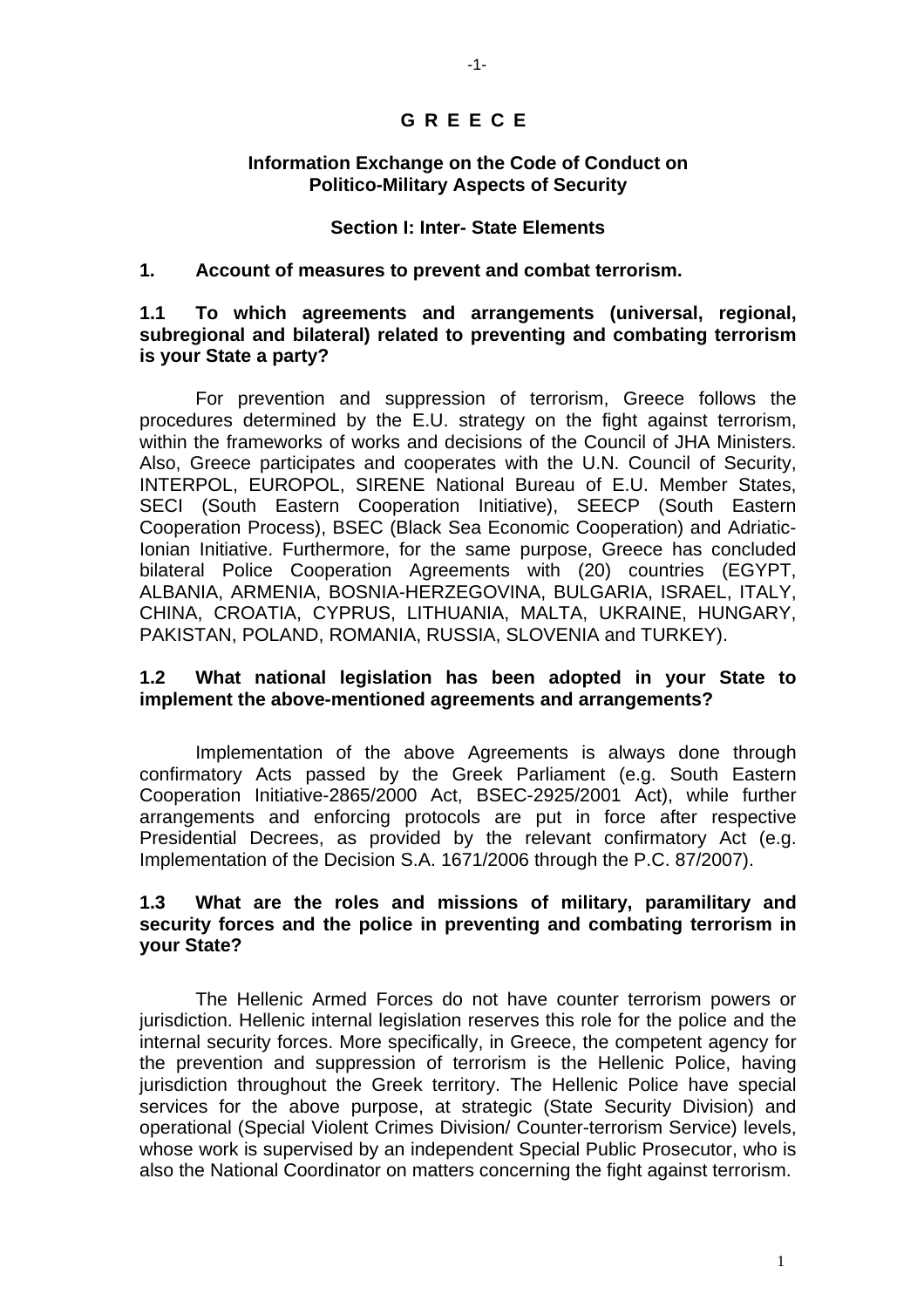The Hellenic Police cooperate with the Port Police, having respective competences for sea areas, while the Armed Forces of the country play a supporting role, mainly regarding the provision of information and resources, if necessary.

 It goes without saying that any relevant information gathered by armed forces services is forwarded to the National Intelligence Agency (EYP in greek). Nevertheless the Hellenic Armed Forces, following a decision by the Government Council for Foreign and Defence Affairs (GCFDA), may participate in a counter terrorism mission outside Greek territory.

## **1.4 Provide any additional relevant information on national efforts to prevent and combat terrorism, e.g, those pertaining inter alia to:**

- **Financing of terrorism.**
- **Border controls.**
- **Travel document security.**
- **Container and supply chain security.**
- **Security of radioactive sources.**

Use of the internet and other information **networks for terrorist purposes.** 

- **Legal co-operation including extradition.** 

- **Safe havens and shelter to terrorists and** 

#### **terrorist organizations.**

The Hellenic Police, within the frameworks of dealing with financing of terrorism, which is one of their main priorities, collect information and carry out investigations cooperating closely, at national level, with the "Committee dealing with legislation of proceeds coming from criminal activities and financing of terrorism", which is supervised by the Minister of Finance and Economics (Article 7, 3691/2008 Act), with a police representative to participate in it. This Act (Article 40) provides information exchange of confidential nature between the Article 7 Committee and the appointed competent authorities and Services through procedures determined by relevant Ministerial Decisions. In this manner, all agencies involved in the fight against financing of terrorism cooperate.

Eight (8) Police officers, from the Services dealing with Enforcement of Financial Crimes, Drugs and Special Violent Crimes, have been seconded in this committee, with full and exclusive occupation. A Liaison Officers Network has been established in all regions of the country (106 Police officers) for investigation of cases concerning money laundering and cases relating to financing of terrorism. Finally, the personnel of the Hellenic Police are trained constantly in order to deal effectively with these matters, while circular operational Services for handling of relevant matters.

In the context of the European Union, the Hellenic Police have developed direct operation with EUROPOL, via the National Unit, both for exchange of information and operational level (investigations). Also, it develops co operations with the Member States in the context of the relevant Action Plan for the fight against financing of terrorism.

Furthermore, the Hellenic Police implement methodically the relevant Resolutions of the U.N. Council of Security (1267/1999, 1333/2000, 1373/2001,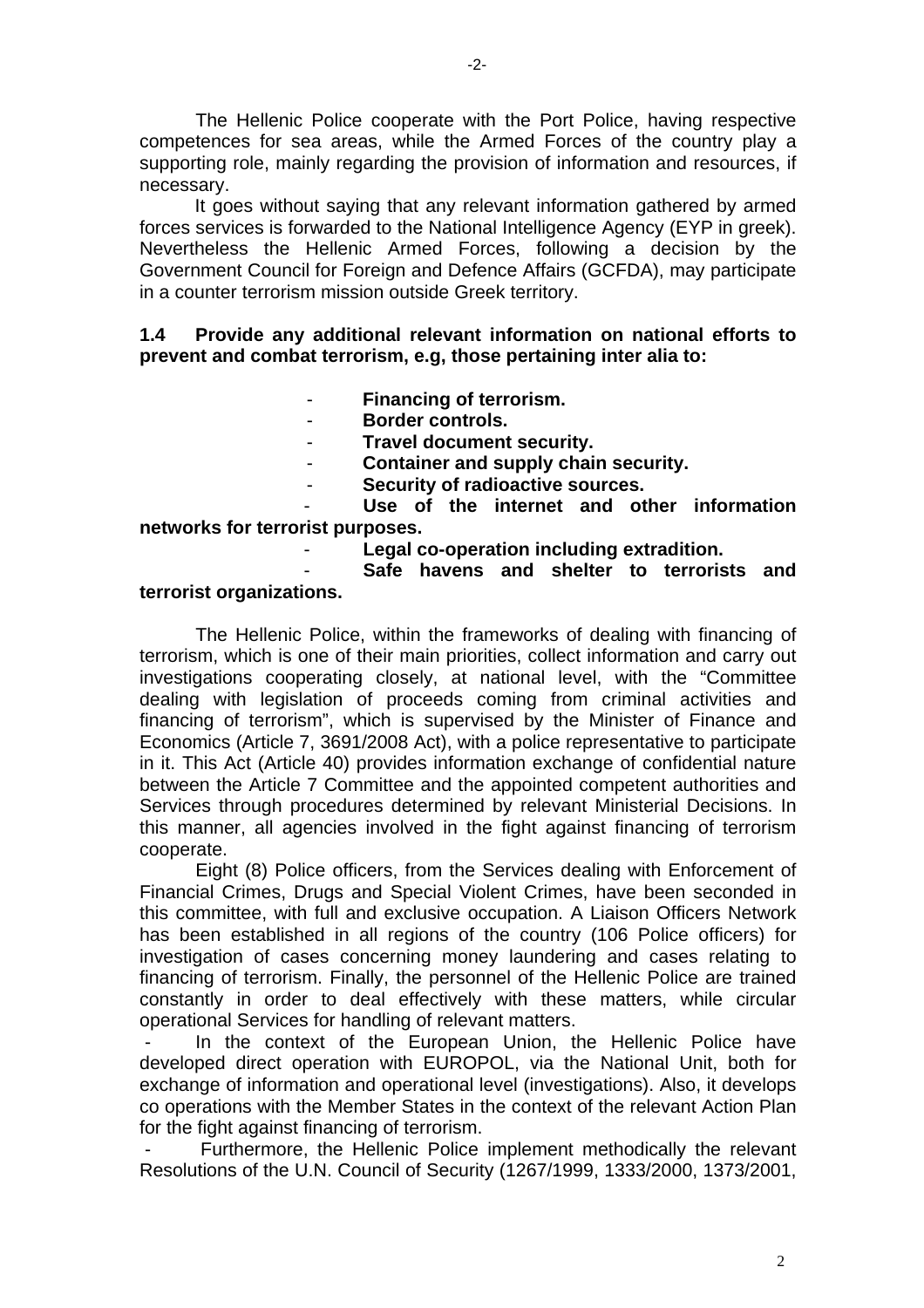1930/2002, 1526/2004), putting into force the measures against Osama Bin

Laden, Taliban, AL-QAIDA Network, and other persons, groups or entities connecting between them.

It should be noted that the National Legislation has taken into account the Resolution 1373/2001 of the U.N. Council of Security, as well as the International Convention on suppression of financing of terrorism, and the Directive 2001/97 E.C. of the European Parliament and the Council, for the prevention of the use of the financial system aiming to the legislation of proceeds coming from criminal activities.

# **- Border Controls**

Having competence for border controls in the country, the Hellenic Police concentrate on specific actions aiming to the prevention of legal or illegal entry of persons who may relate to terrorism. In particular, important efforts are made, both during procedures of entry and exit, for:

**.** Identification of traveling documents which have been inserted in the database of the Schengen Information System (S.I.S.)

**.** Identification of traveling documents which have been inserted in the national database and may relate, in any manner, to terrorist activity

**.** Further examination and investigation for forged traveling documents identified during the entry control

## **- Safety of traveling documents**

The 3103/29-1-2003 Act, provides that competence and control of the issue of passports to Greek citizens have come under the responsibility of the Hellenic Police and a special service was assigned with this duty. Furthermore, all procedures are kept not only for the issue, but also for handling of forged, defalcated and missed traveling documents. Data of stolen, missed or defalcated passports (blank and issued ones) are provided in the database of INTERPOL and for stolen and missed traveling documents (SLTD).

#### **- Safety of containers and equipment chain**

In cooperation with Customs and Port Police, common operations are held aiming to identification of activities or items which may relate to activities (supporting or others) concerning terrorism. Similar operations are held with cooperation of Member States and co-responsible organizations (e.g. EUROPOL) of E.U.

Safety of radioactive sources

Competent agency for the control to acquire, dispose and management is the Hellenic Atomic Energy Committee. This body, in the context of safety from radioactive sources, uses technologies for detection of radiation as in the form of fixed facilities as portable detectors at major transit points (International airport of Athens, Port of Piraeus (commercial and passenger terminal), land borders, coastline, e.t.c.). In addition, the illegal trafficking of radioactive sources are dealt with as offence by the Hellenic Legislation. The said Committee helps the competent Services of the country which are responsible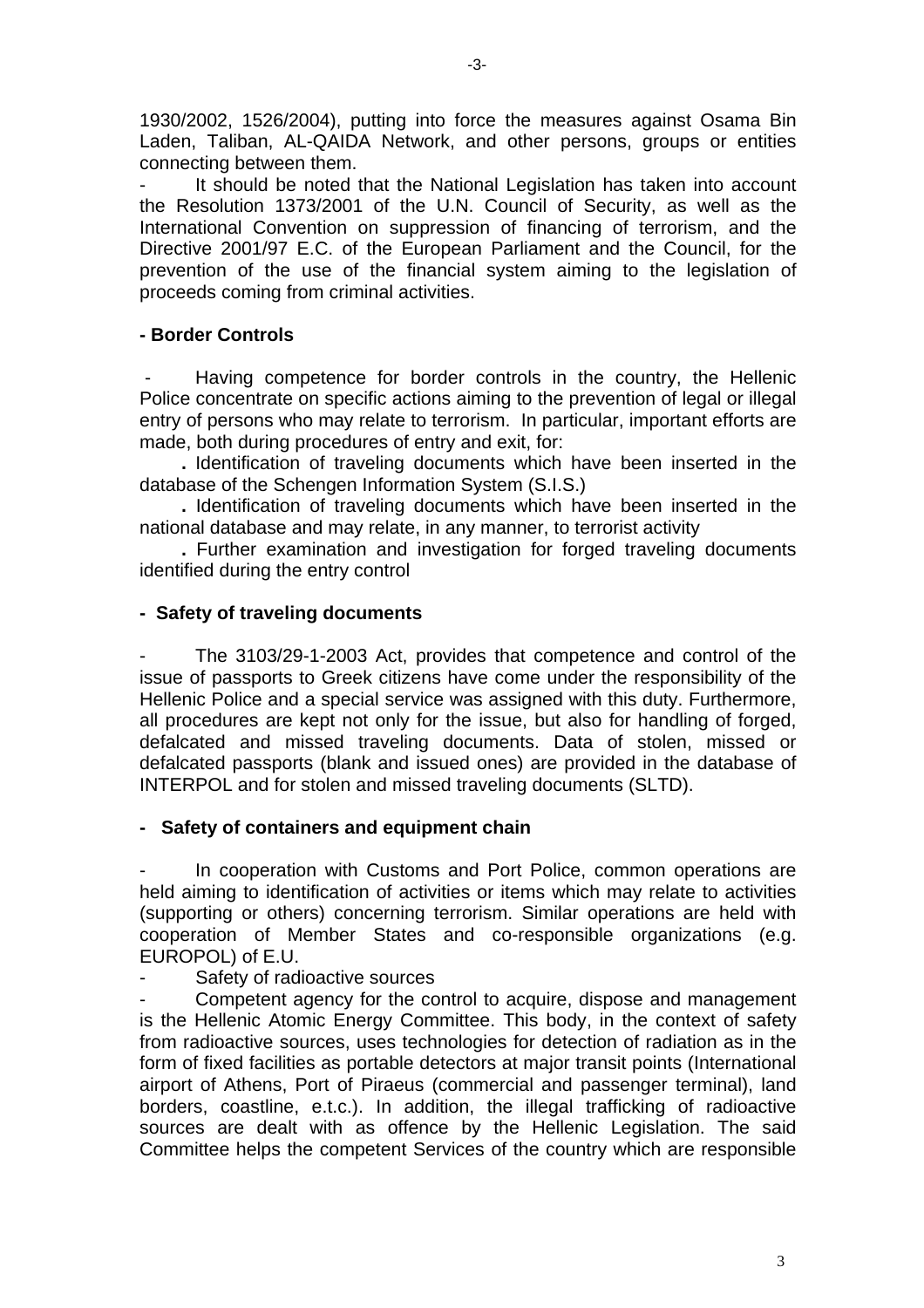for the operational field dealing with incidents with radioactive material (e.g. Fire Brigade).

Use of Internet and other information networks for terrorist purposes

The Hellenic Police, considering that it is a very important issue, of permanent interest, follows regularly every relevant activity and it is informed in the context of E.U. and international meetings (e.g. OSCE) for any relevant development and the internationally best practices.

Since 2006, a Special Office runs at the Counter-terrorist Service, having exclusive duty to monitor the Internet for purposes of terrorist propaganda and recruitment. For the same purpose, in the context of the European project "Check the Web", it cooperates with EUROPOL and the participating countries in a common effort to deal with this phenomenon.

Legal cooperation, including extraditions

The European Convention on Extradition of 1957 was incorporated in the Hellenic legislation in 1961 and it applies since then with any improvement amendments (Ratification of the Convention on extradition between E.U. Member States - Dublin Convention 1996, which was incorporated, on 26/5/1999, in the national law). Also, Greece has signed trans-national agreements (see ques. 1.1) which include extradition matters. In case of any relevant arisen matter concerning a country which has not concluded such an agreement, the extraditions are carried out in the context of mutuality, as international law provides for.

# **- Safe areas and shelters for the terrorists and terrorist organizations**

Greece with respect to the international law and the relevant Resolutions of the U.N. Security Council, imposes the foreseen by them sanctions, so that individuals, groups or entities involved in terrorist activities not to consider our country as a favourable and attractive field for their activities.

At the same time, our country, as an E.U. Member State, participates in the "Working Group on Implementation of the Common Position 2001/931/CP on implementation of special measures for the fight against terrorism".

Also, all necessary procedures are implemented during entry of aliens in the country, as well as strict security controls before the issue of a residence permit

# **2. Stationing of armed forces on foreign territory.**

## **2.1 Provide information on stationing of your States armed forces on the territory of other participating States in accordance with freely negotiated agreements as well as in accordance with international law.**

This subject is a responsibility of the Ministry of National Defence. However, Greek Police officers who have been seconded at peace- keeping missions with non-military resources in the E.U. context (LEX-EU), have been previously informed on a series of matters, such as prevention and they are able to perform any relevant duty in the context of their mission.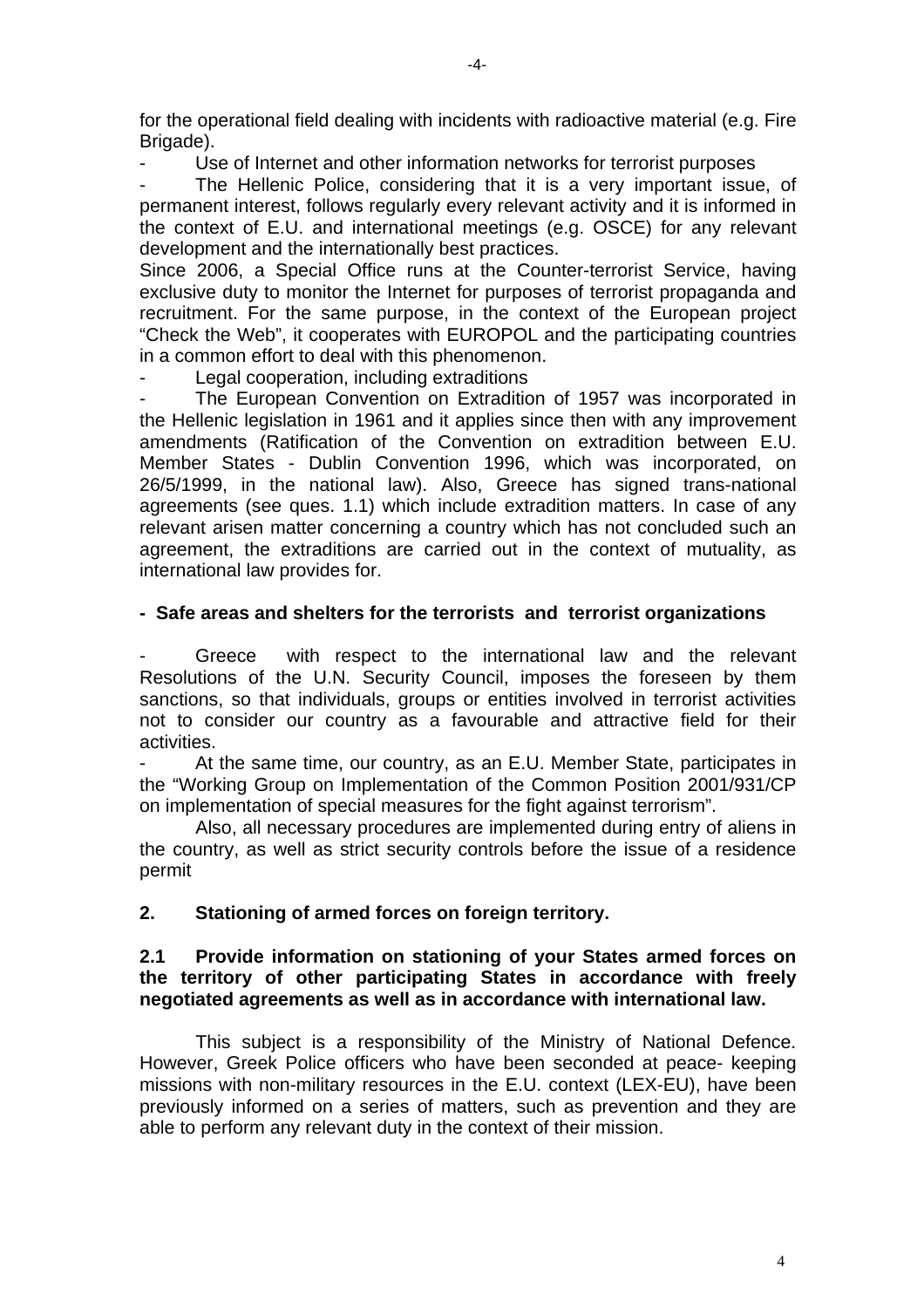The GCFDA decides the assignment of national forces, including the stationing of armed forces, in other countries as a result of international commitments.

The Minister of National Defence implements the military aspects of Government policy with regard to international organizations, and also implements the decisions of the Government concerning the participation of Hellenic forces in exercises conducted in the context of the Alliance or other intra-state agreements.

The status of the personnel of the Hellenic Armed Forces stationed abroad is determined, as regards their general duties in terms of international law, by the UN Charter and by the specific legal foundation of the Mission in which they participate, established by UNSC resolutions, by NATO or EU decisions or by other international agreements.

Greece is a party to the Agreement Between the Parties to the North Atlantic Treaty regarding the Status of their Forces (NATO SOFA, done in London on June 19, 1951), as well as to the Agreement between NATO and PfP countries regarding the status of their Forces (PfP SOFA, signed in Brussels on June 19, 1995 ).

**3. Implementation of other international commitments related to the Code of Conduct.** 

### **3.1 Provide information on how your State ensures that commitments in the field of arms control, disarmament and confidence-and securitybuilding as an element of indivisible security are implemented in good faith.**

Greece as a participating State in the arms control agreements, such as CFE, VD '99, Open Skies Treaty e.t.c, implements all the obligations set forth in the aforementioned documents, in good faith.

 In this view our country carries out annually a number of inspections and evaluations missions in other States' territories as well as provides the foreseen military information to all OSCE member States.

 In addition to this, Greece receives inspection and evaluation missions and corresponds to the actions that have been agreed upon by the Organization.

 Regarding the competences of the Hellenic Police, in a multidimensional matter, our country, responds to its obligations stemming from the signing of trans-national bilateral cooperation agreements with neighbouring counties and from its participation in international and regional Organizations. The Hellenic Police carry out systematic controls on persons and transport means entering our country via authorized entry points (land and sea), investigating in depth the revealed cases in order to identify and dislocate networks activating in the field of illegal measures in areas presenting intense problems of trafficking, possession and use of weapons in cooperation with local agencies

## **3.2 Provide information on how your State pursues arms control, disarmament and confidence-and security-building measures with a view to enhancing security and stability in the OSCE area**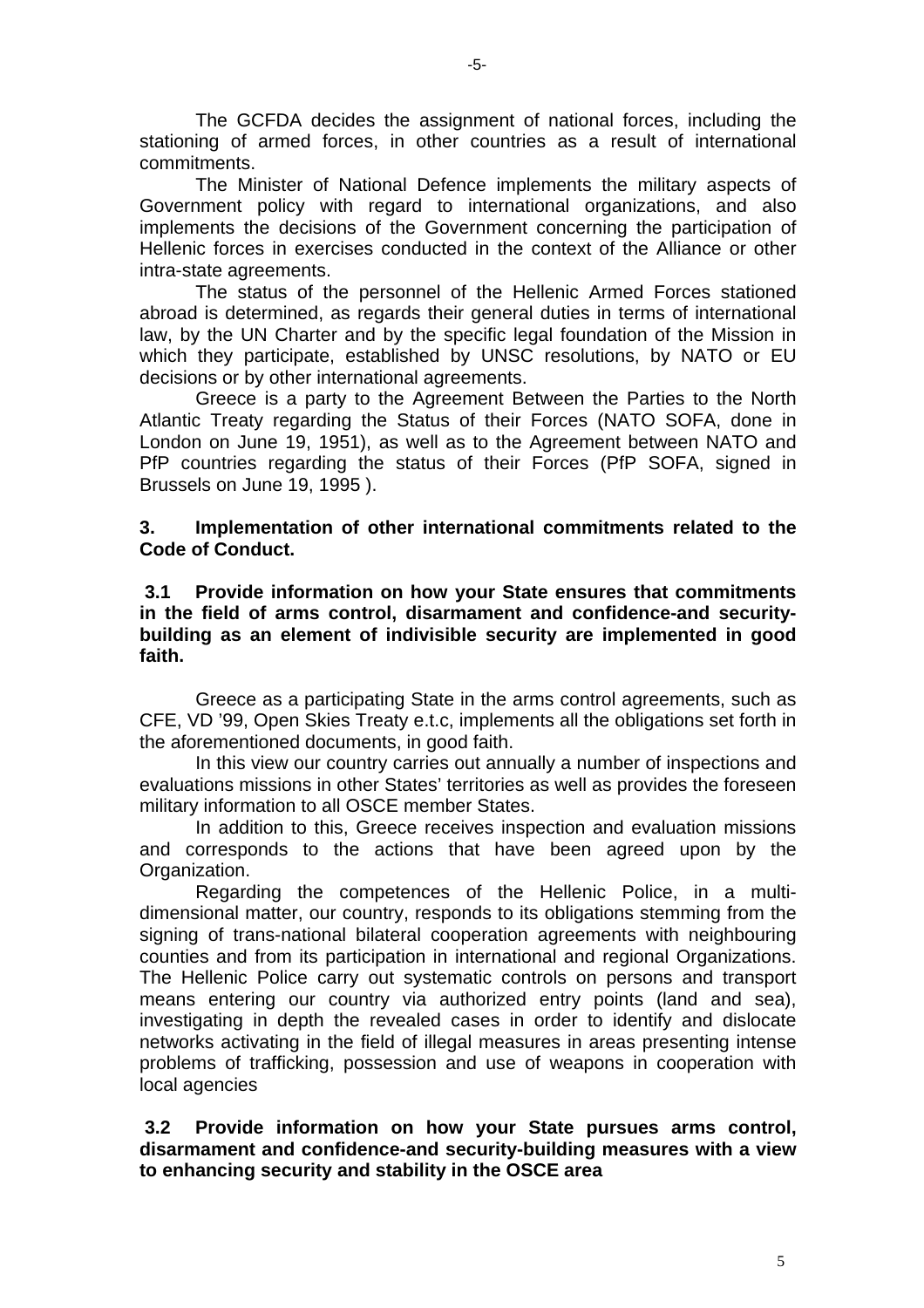Greece contributes to the enforcement of stability, security and cooperation among the participating states of OSCE aiming to eliminate the tensions in the concerned areas.

Greece, as a member state of the OSCE, attributes special importance to the role that OSCE is called to play in the international security environment, participating in the majority of its initiatives with a view to enhancing OSCE strength and utilizing its possibilities towards crisis prevention and management.

 Motivated by the fundamental need to promote and ensure the confidence and security in the OSCE area, our country steadily supports the initiatives of the Organization implementing a number of confidence and security building measures in the arms control field.

The Hellenic Police (by extension, our country), in the context of its counter-criminal policy, have- as a first priority- increased the number of confiscation concerning illegally possessed firearms, concentrating its efforts on the control of the legal trafficking of weapons during all stages and on the control of illegal trafficking in general. In this direction, a data base has been set up for reliable- timely exchange of information and detection of weapons. In addition, our country has begun the procedure to amend the national legislation on weapons, in order to develop the ability to respond to the modern forms of criminality and to be fully harmonized with the European acquis.

Also, all competent enforcement authorities, of our country are in direct and constant cooperation with each other as well as with the respective authorities of the countries from which the imported or transferred weapons come in order to prevent and suppress cases of illegal trafficking of weapons from country to country.

# **Section II: Intra-State elements**

# **1. National planning and decision-making process.**

## **1.1 What is the national planning and decision-making process in determining/approving military posture and defence expenditures in your State?**

The Government determines the national defence policy and commands the Armed Forces through the GCFDA.

 The GCFDA is a decision-making Governmental Body dealing with foreign and defence affairs. It formulates defence policy, approves long-term programming concerning defence capabilities, including major procurement programs of the Armed Forces, and evaluates crisis situations. It is chaired by the Prime Minister, and its members are, among others, the Ministers of Foreign Affairs, National Defence, National Economy, the Chief of the Hellenic National Defence General Staff (HNDGS) and other Ministers, depending on the case or issue under discussion.

 The Ministry of National Defence, under whose purview the Greek Armed Forces are placed, implements the national defense strategy based on the defense policy set out by the GCFDA.

 The Parliament passes defence laws and other legislation concerning the Armed Forces and approves the defense budget.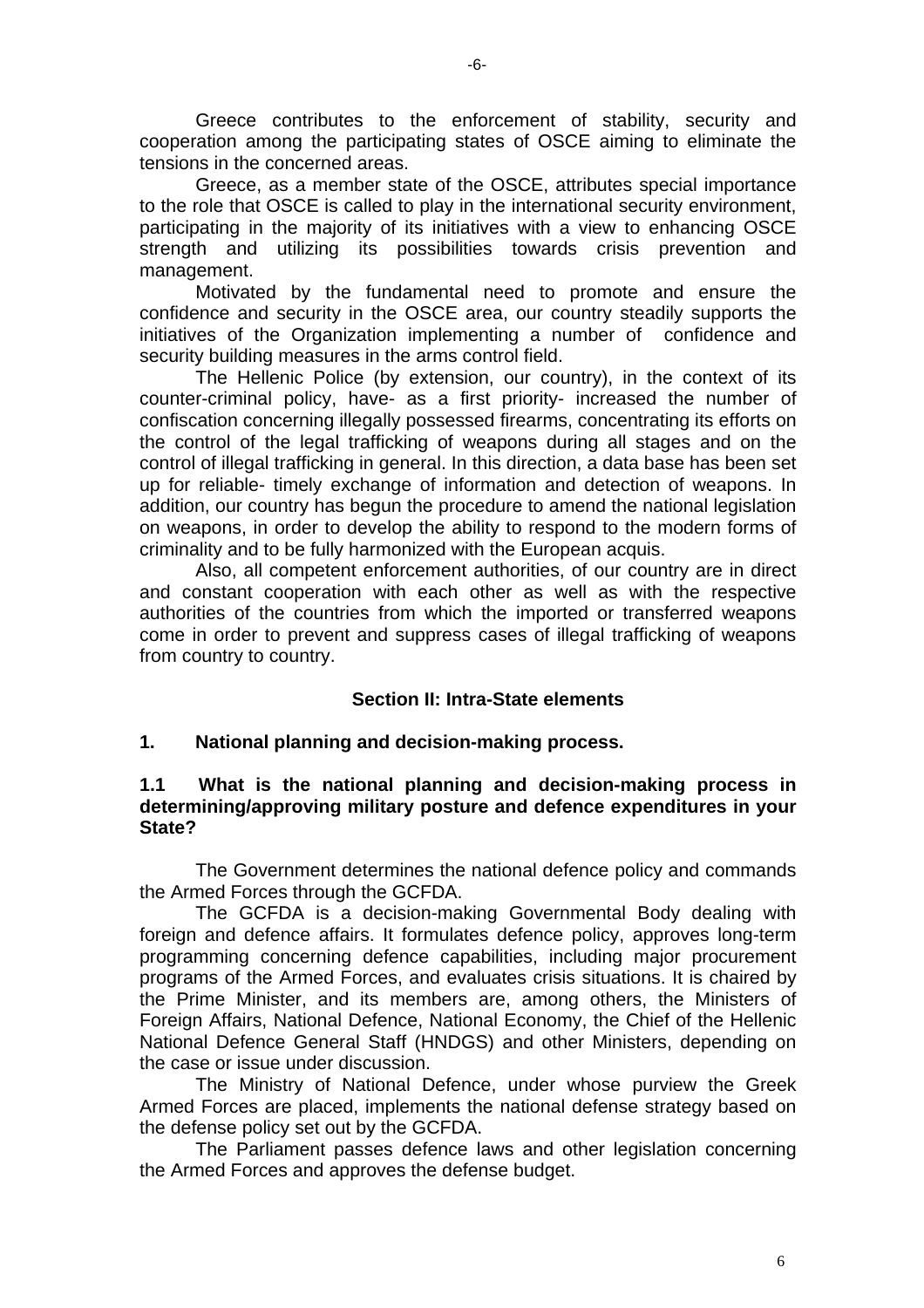Greek Armed Forces carry out, on annual basis, a 15-year long term and a 5-year medium term, defense procurement plan. The Defence Budget is part of the overall State budget and is approved on an annual basis by the Hellenic Parliament.

# **1.2 How does your State ensure that its military capabilities take into account the legitimate security concerns of other States as well as the need to contribute to international security and stability?**

Greece contributes to international security and stability by carrying out, in full, its obligations by the UN Charter, and by implementing the relevant mandates of International Organizations to which we are a part. The Armed Forces carry out the orders and directives of the GCFDA given to that effect. By the law the role of the Armed Forces is solely the protection of the territorial integrity and the national sovereignty of Greece and the security of Greek citizens against external aggression or external threat.

# **2. Existing structures and processes.**

## **2.1 What are the constitutionally established procedures for ensuring democratic political control of military, paramilitary and internal security forces, intelligence services and the police?**

 The Greek Armed Forces are at all times subject to democratic control. The Government is accountable to Parliament for the defence of the country and is responsible for the administration of, and the control over the Armed Forces.

 The GCFDA which is a governmental and political body formulates the defence policy, appoints the Chiefs of Staff and makes decisions on all important foreign and defense matters.

 The Minister of National Defence makes recommendations to the GCFDA and implements the decisions of the latter.

 The Parliament is entitled to have access to information and clarification on every action taken by the Government on defence issues, and exercises parliamentary control (exercise of ''the right to know''), through the Parliamentary Committee on Defence and Foreign Policy Issues).

 The internal security forces are subject to the same civilian control procedures as the Armed Forces. The Government is responsible for the internal security and stability of the country. It appoints the Heads of the internal security forces. The law (legislation passed by the Parliament) determines in detail their functions.

 The National Intelligence Service of Greece operates under the direction of the Prime Minister, to whom it is answerable. Responsibility for its administrative structure lies with the Ministry of the Interior. The Police and the Fire Brigade, come under the direction and command of the Ministry of the Interior, to which they are answerable. The Coast Guard comes under the Ministry of Mercantile Marine the Aegean and Island Policy to which it is answerable.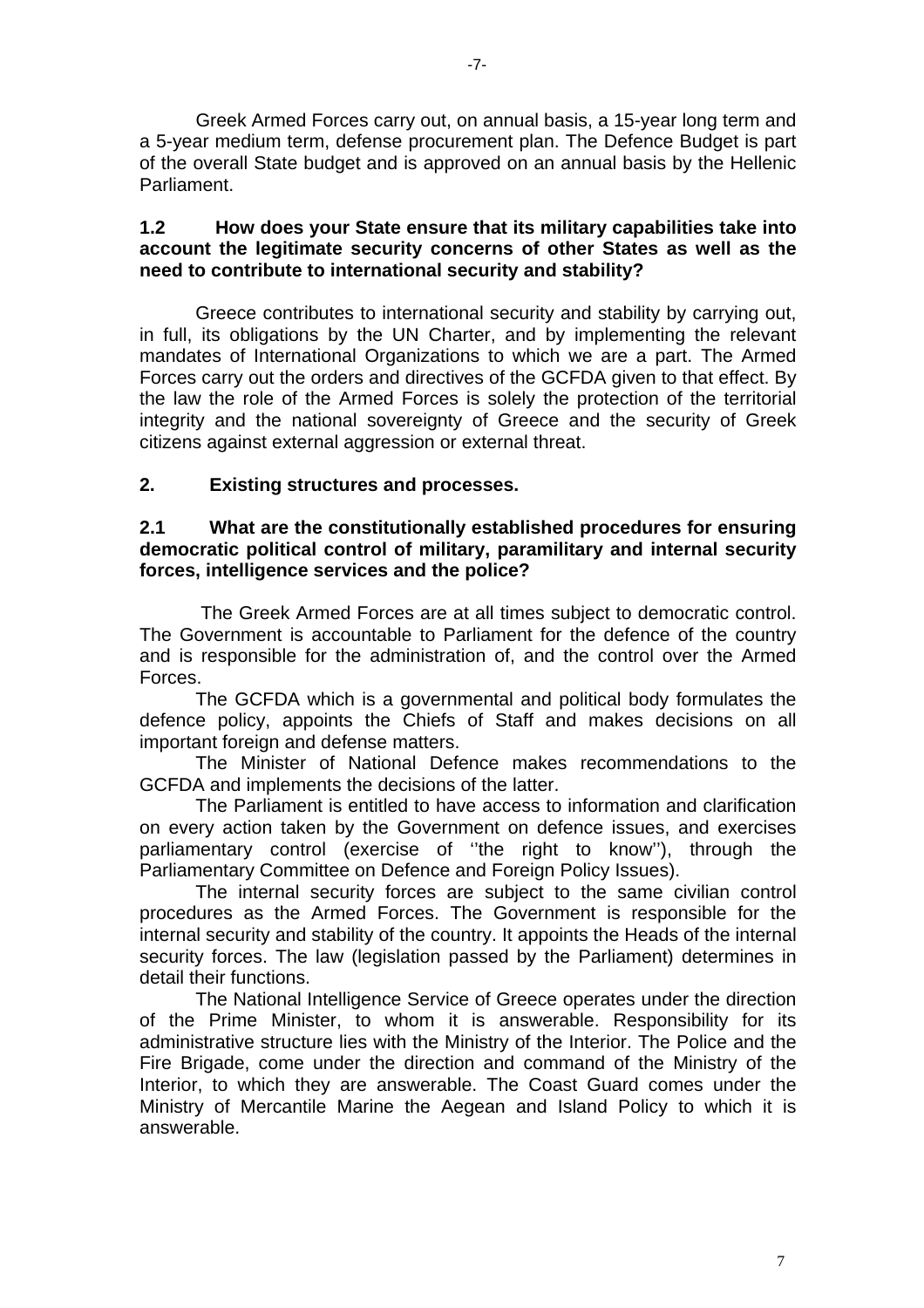## **2.2 How is the fulfillment of these procedures ensured and which constitutionally established authorities/institutions are responsible for exercising these procedures?**

 The Parliament is entitled to information and detailed accounts on every action taken by the Government on defence issues, and exercises parliamentary control (exercise of ''the right to know''), through the Parliamentary Committee on Defence and Foreign Policy Issues).

 The Constitution of Greece provides that the President of the Hellenic Republic is the Commander of the Armed Forces. However, this is an honorary provision. The actual Commander of the Hellenic Armed Forces (by specific Constitutional provision as well) is the Government (Cabinet Council and the GCFDA). As already stated above, the Minister of National Defence makes recommendations to the Cabinet and the GCFDA and implements the decisions of the Government.

## **2.3 What are the roles and missions of military, paramilitary and security forces, and how does your State control that such forces are solely within the constitutional framework?**

 The concept of National Defence includes a number of functions and activities developed and monitored by the State with a view to protecting the territorial integrity, the national independence and sovereignty of Greece.

The detailed role and the missions of the Armed Forces are elaborated in the law (Parliament act No 2292/1995 ''On the Organization and Function of the Ministry of National Defence and the Command and Control of the Armed Forces'') and they are particularized accordingly by the Military Regulations of the Army, the Navy, and the Air Force. The Parliament has a ''right to know'' (Parliamentary Committee on Defence and Foreign Policy Issues, Parliamentary Committee on Internal Issues of the State).

 The security forces aim at the maintenance of internal stability in the country and the protection of the security and life of Greek and foreign citizens in Greek territory. Their mission is determined in detail by the legislation passed by the Parliament.

#### **3. Procedures related to different forces personnel.**

# **3.1 What kind of procedures for recruitment and call-up of personnel for service in your military, paramilitary and internal security forces does your State have?**

 The Constitution of Greece stipulates (art. 4, para. 6) that "every Greek able to bear arms is obliged to contribute to the defence of the Fatherland, in accordance with the provisions of the law".

 All Greek men aged 18 years and above, are subject to military conscription on a compulsory basis, in accordance with the rules set out in the "Military Conscription Act". The rules for the recruitment of women for service in times of general mobilization or war are set out in another Parliament Act.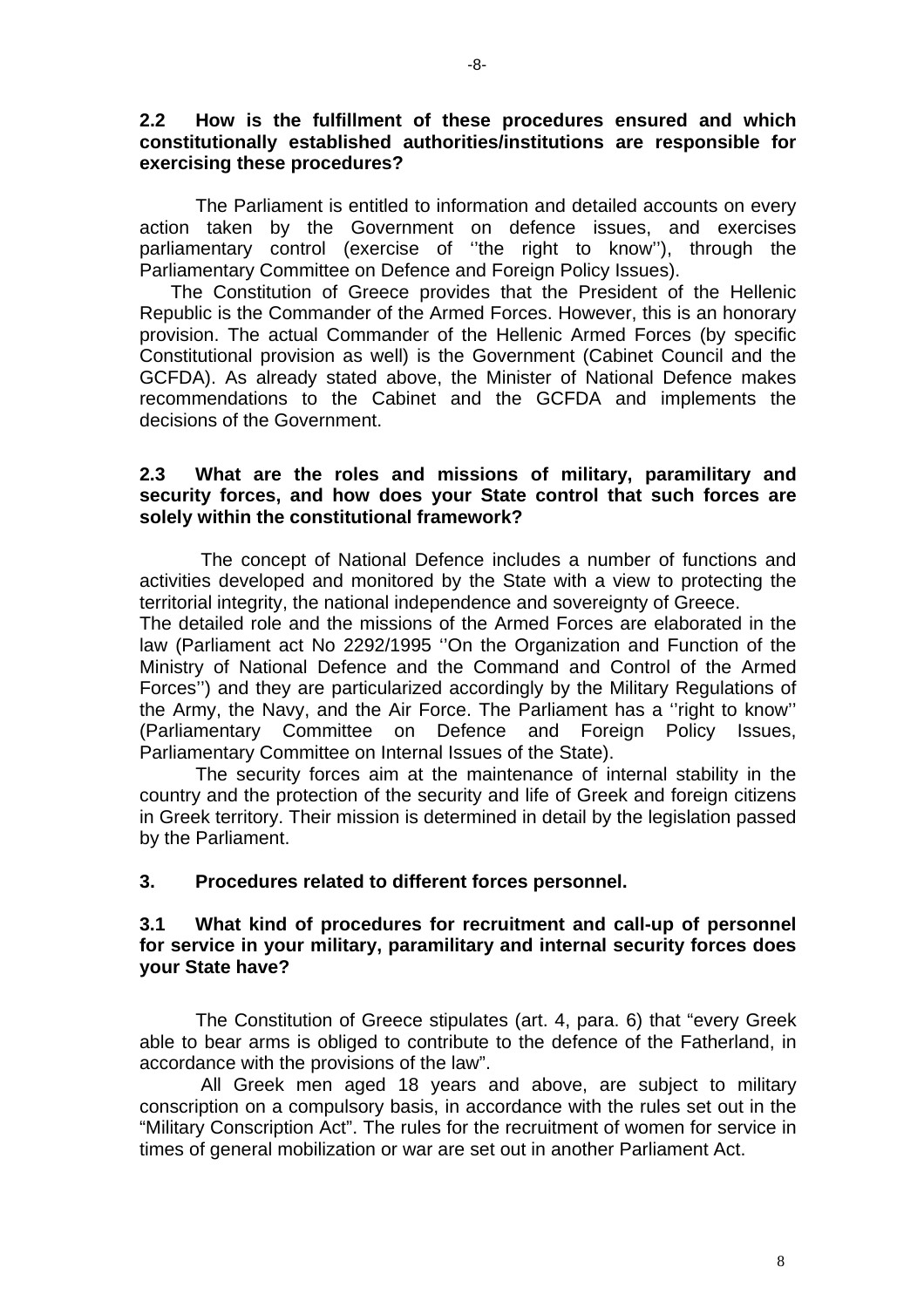Deferment of service is granted to the conscripts who are entitled to it; they join the Armed Forces at the end of the deferral period granted to them. Selection of personnel for service in the internal security forces is made on the basis of requirements determined by the specific duties and missions of those forces as indicated above. Service at the security forces is a job and it is paid for.

# **3.2 What kind of exemptions or alternatives to military service does your State have?**

 Greece has enacted legislation providing the possibility for those who, for ideological or religious reasons, refuse to bear arms, to be recognized as conscientious objectors. Conscientious objectors who do not object to all military service but only to combatant duties can be assigned non- combatant duties in the Armed Forces; those who object to all military service have to offer civilian/social service in the public sector.

Provisions concerning exceptions from military service (granted to specific categories of conscripts) are included in the "Military Conscription Act".

# **3.3 What are the legal and administrative procedures to protect the rights of all forces personnel as well as conscripts?**

 The rights of all military personnel, including those who serve time limited obligatory duty, are protected by the Constitution. A few exceptions are accepted by the Constitution itself, due to the special legal status of the military as this is defined by their mission: for example, military personnel do not have the right to strike, or to be elected with a political party, or to participate in political activities during their active duty, etc. Apart from that the legislation that provides for civil, political and social rights is fully applicable to all kinds of military personnel. All active members of the Armed Forces and the Coast Guard --irrespective of their rank, station, duties, etc-- come under the jurisdiction of the Military Judicial System, for any criminal offence they commit, be it an offence of the ordinary Penal Code or of the Military Penal Code or of the general penal legislation (drug offences, weapons related offences, traffic offences, etc). Civilians can never, under any circumstances whatsoever, be tried before a Military Court (to that end there is a specific

Constitutional rule). A limited number of specifically described criminal offences are excluded (e.g. offences against police officers while on duty, criminal offences according to the legislation on elections, customs related crimes, etc). The legal status of the members of the Judicial Corps of the Armed Forces is dual, that of a judge and an officer at the same time. The Hellenic Judicial Corps of the Armed Forces is independent in its function and comes directly under the Minister of National Defence from the administrative perspective. The governing body of the Judicial Corps is the «Supreme Judicial Council of the Military Justice Corps». The high command of the Armed Forces is not allowed to interfere in any way whatsoever with the jurisdictional and administrative issues concerning the Judicial Corps.

# **4. Implementation of other political norms, principles, decisions and international humanitarian law.**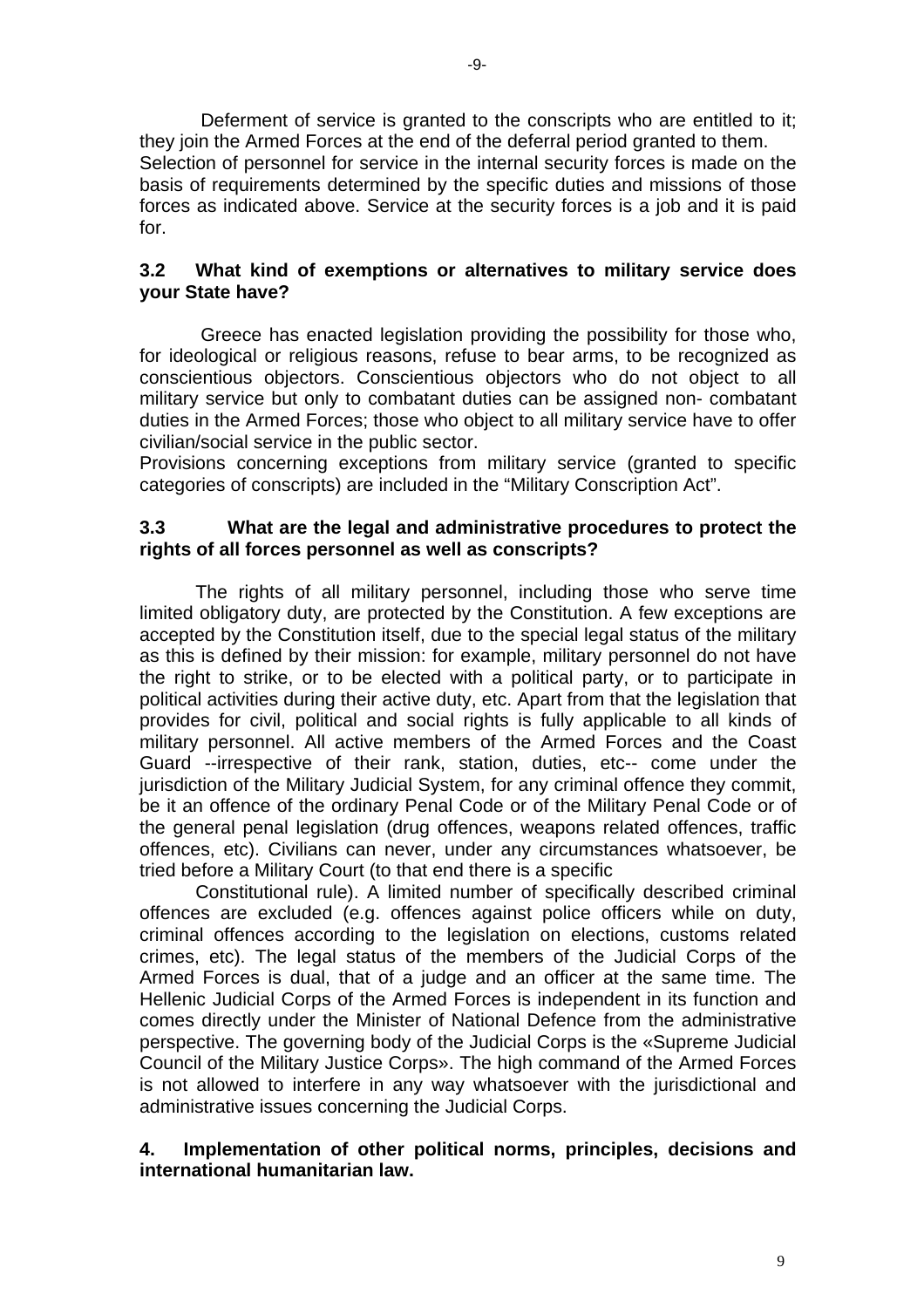#### **4.1 How does your State ensure that International Humanitarian Law and Law of War are made widely available, e.g, through military training programmes and regulations?**

 The provisions of the international conventions and the general principles of international humanitarian law and the law of armed conflict (LOAC) are included in the curricula of Military Academies and other Military Schools, as well as in training courses and seminars for officers, NCOs and conscripts at all levels.

 Training centres of the three Branches of the Armed Forces provide instruction on international humanitarian law and the LOAC. Appropriate training is offered at all levels of command, commensurate with the officers', the NCOs' and the conscripts' duties and responsibilities. Members of the Hellenic contingents deployed abroad undergo special training on LOAC and international humanitarian law, with a focus on each mission's specific aspects.

## **4.2 What has been done to ensure that armed forces personnel are aware of being individually accountable under national and international law for their actions?**

 This is made clear during the training programmes, courses, seminars e.t.c mentioned above in para. 4.1. Written military regulations, directives and orders also make this clear.

## **4.3 How does your State ensure that armed forces are not used to limit the peaceful and lawful exercise of human and civil rights by persons as individuals or as representatives of groups nor to deprive them of national, religious, cultural, linguistic or ethnic identity?**

 The relevant legislation is fully applicable to the Armed forces personnel also. Any member of the Armed Forces or any third party who finds that his human, civil, national, religious, cultural, linguistic and ethnic identity rights are violated by acts of the various officials or organs of the Armed Forces may file a complaint before the competent court authority or tribunal, without prior notification or approval. The National, EU and International (ratified by the Parliament) legislation on the protection of national, religious, cultural, linguistic and ethnic identities and particularities is fully applicable in the domain of the Armed Forces as well.

## **4.4 What has been done to provide for the individual service member's exercise of his or her civil rights and how does your State ensure that the country's armed forces are politically neutral?**

 The rights of all military personnel, including those who serve time limited obligatory duty, are protected by the Constitution. Apart from that the legislation that provides for civil, political and social rights is fully applicable to military personnel of every category. Due to the special legal status of the military as this is defined by their mission, military personnel do not have the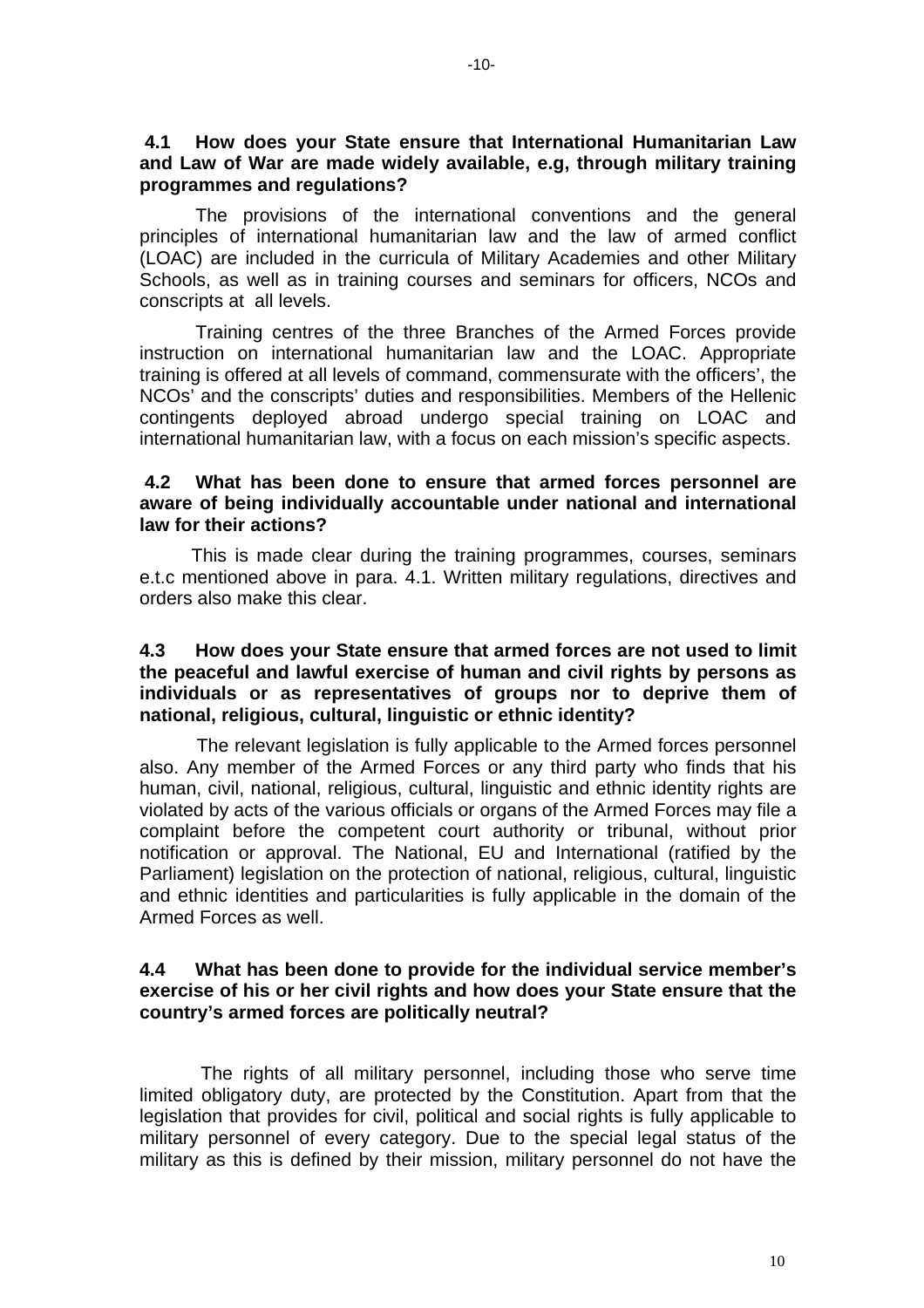right to strike, or to be elected with a political party, or to participate in political activities during their active duty, etc.

 Gender equality is fully respected by the Hellenic Armed Forces. The equality of the two sexes is constitutionally guaranteed. To this end the Hellenic constitution comprises a specially drafted provision. By Act of Parliament 3304/2005, EU Directives 2000/43 of June 29 2000 and 2000/78 of November 27 2000 were incorporated in the internal Hellenic legislation. These Directives regulate the issues of equality irrespective of race, religion, nationality, personal beliefs, age, sexual orientation e.t.c. Act 3304/2005 and the Directives are fully applicable to the Armed Forces.

 There is also a dedicated Government Authority called General Secretariat for the Equality of Sexes whose directives and regulations are also fully applicable to the Armed Forces.

 There is also an Independent Authority the Ombudsman ("Sinigoros tou Politi" in Greek). It was founded in October 1998 and operates under the provisions of law 3094/1993. The Ombudsman provides its services to the public free of charge. It has also the right to investigate cases which have to do with the infringement of rights stemming from acts or omissions of organs or officials of the Armed Forces. Any citizen or any member of the Armed Forces may file a complaint with the Ombudsman without prior permission or notification.

### **4.5 How does your State ensure that its defence policy and doctrine are consistent with international law?**

 By specific constitutional provision, both customary and treaty, international law becomes internal Hellenic legislation and is thus binding upon the government and the GCFDA.

#### **Section III: Public access and contact information**

#### **1. Public access.**

## **1.1 How is the public informed about the provisions of the Code of Conduct?**

The Ministry of National Defence is actively pursuing a policy of openness and accountability toward the public and the Parliament.

 The public has access to information pertaining to the Armed Forces in the following ways:

By attending relevant sessions in Parliament (either live or on the Parliament TV-channel).

By exercising its right to access to Government documents, (: every citizen has the right to demand a copy of every document prepared by the MoD or the Armed Forces, save for documents which contain information the